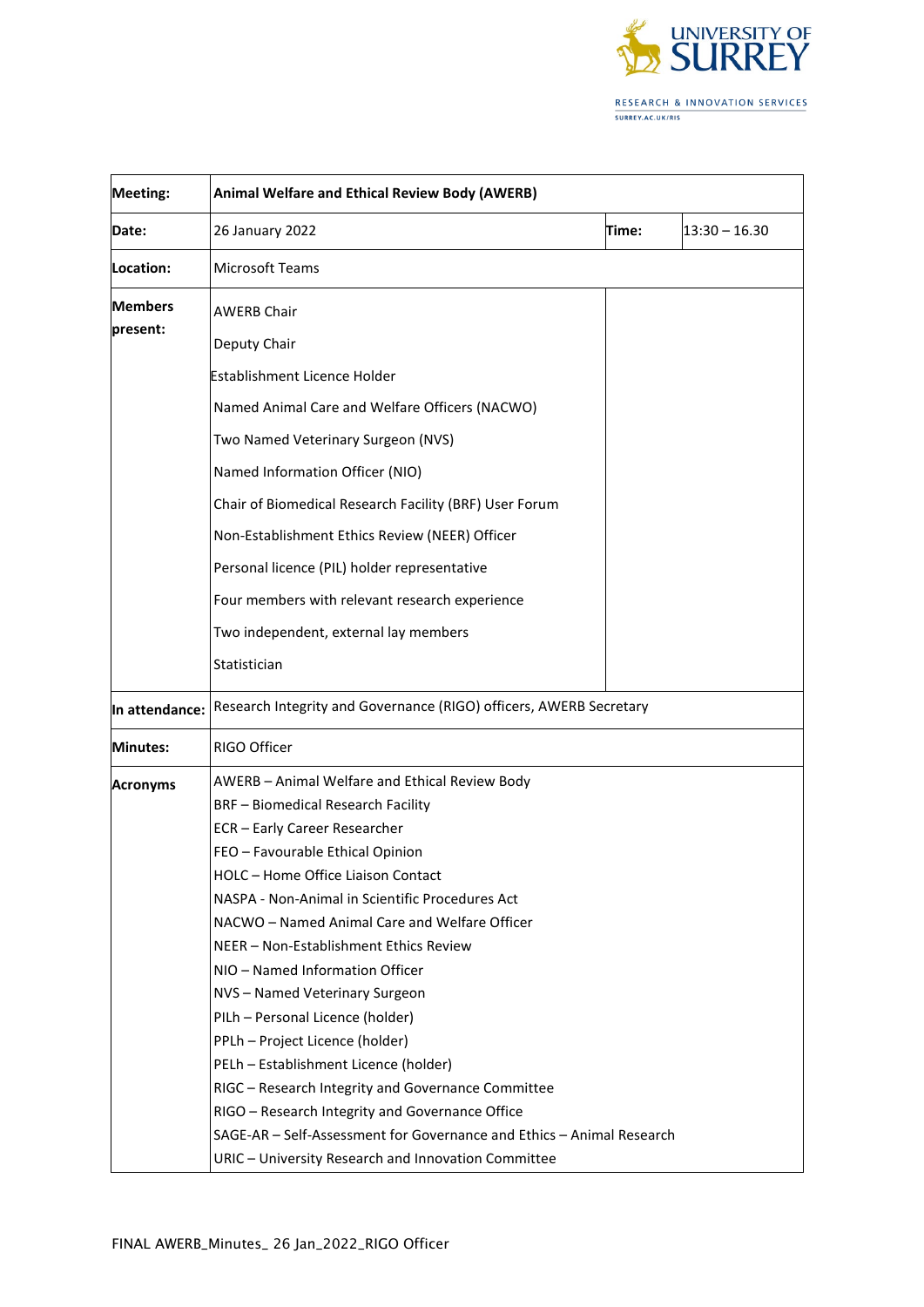

## Agenda Items:

| Item# |                                                                                                                                                                                                                                                                                                                                                                    | <b>Action</b>                                                                                    |
|-------|--------------------------------------------------------------------------------------------------------------------------------------------------------------------------------------------------------------------------------------------------------------------------------------------------------------------------------------------------------------------|--------------------------------------------------------------------------------------------------|
| 1.    | <b>Welcome and Apologies</b>                                                                                                                                                                                                                                                                                                                                       |                                                                                                  |
|       | The Chair of AWERB welcomed all committee members and<br>introductions were made.                                                                                                                                                                                                                                                                                  |                                                                                                  |
|       | Apologies received from: NACWO, Researcher member, Lay Member,<br>and a PPL who may be late in joining and have to leave early.                                                                                                                                                                                                                                    | Apologies for absence<br>to be sent to Chair in<br>advance of meetings.<br>(ALL)                 |
|       | PELh announced that Chair is stepping down and thanked them for<br>their sterling effort over their short tenure. New Chair was introduced,<br>and will officially begin Monday 7 <sup>th</sup> February 2022. New Chair was<br>welcomed by all.                                                                                                                   |                                                                                                  |
| 2.    | Approval of minutes and Update on actions from previous meeting<br>(9 <sup>th</sup> December 2021)                                                                                                                                                                                                                                                                 |                                                                                                  |
|       | Minutes of the previous AWERB meeting (held on 09/12/2021) were<br>circulated following the meeting, and revised off-line following<br>comments from 3 members. Revised version was approved.<br>Formal approval now means the minutes will be uploaded to BRF<br>website and made publicly available.                                                             | NACWO to upload<br>minutes from<br>09/12/21                                                      |
|       | <b>Action log</b>                                                                                                                                                                                                                                                                                                                                                  |                                                                                                  |
|       | An update was provided on ongoing and completed actions (items<br>references from previous minutes as per action log).                                                                                                                                                                                                                                             |                                                                                                  |
|       | 4. The new Self-Assessment for Governance and Ethics in Animal<br>Research (SAGE-AR) platform, and subsequent NASPA and NEER<br>processes are being reviewed and tested and RIGO will present<br>later in meeting.                                                                                                                                                 |                                                                                                  |
|       | 4i. As a result of Members Survey, Induction pack is being created:<br>only two members have submitted links and materials to Chair so<br>far. Request that further materials from members be sent to<br>AWERB mailbox within next 2 weeks. All materials provided by<br>recent external training to be included.                                                  | Links and materials to<br>be sent to Chair via<br><b>AWERB mailbox within</b><br>2 weeks. (ALL.) |
|       | Linked to 4i, training from an external provider has been<br>undertaken. Mandatory for all Named individuals, and took place<br>Monday 7 <sup>th</sup> January 2022. Session was recorded and made<br>available to those who are unable to attend. The Provider will send<br>a login to access all the training materials and links to further<br>information too. | Those unable to<br>attend to watch<br>recording. (ALL)                                           |
|       | 4.2iii. Integration of information provided by the Home Office to<br>project licence applicants (incl. how to include HOLC in<br>conversation) Discussed at BRF User Forum. Chair, Named Persons,                                                                                                                                                                  | Complete                                                                                         |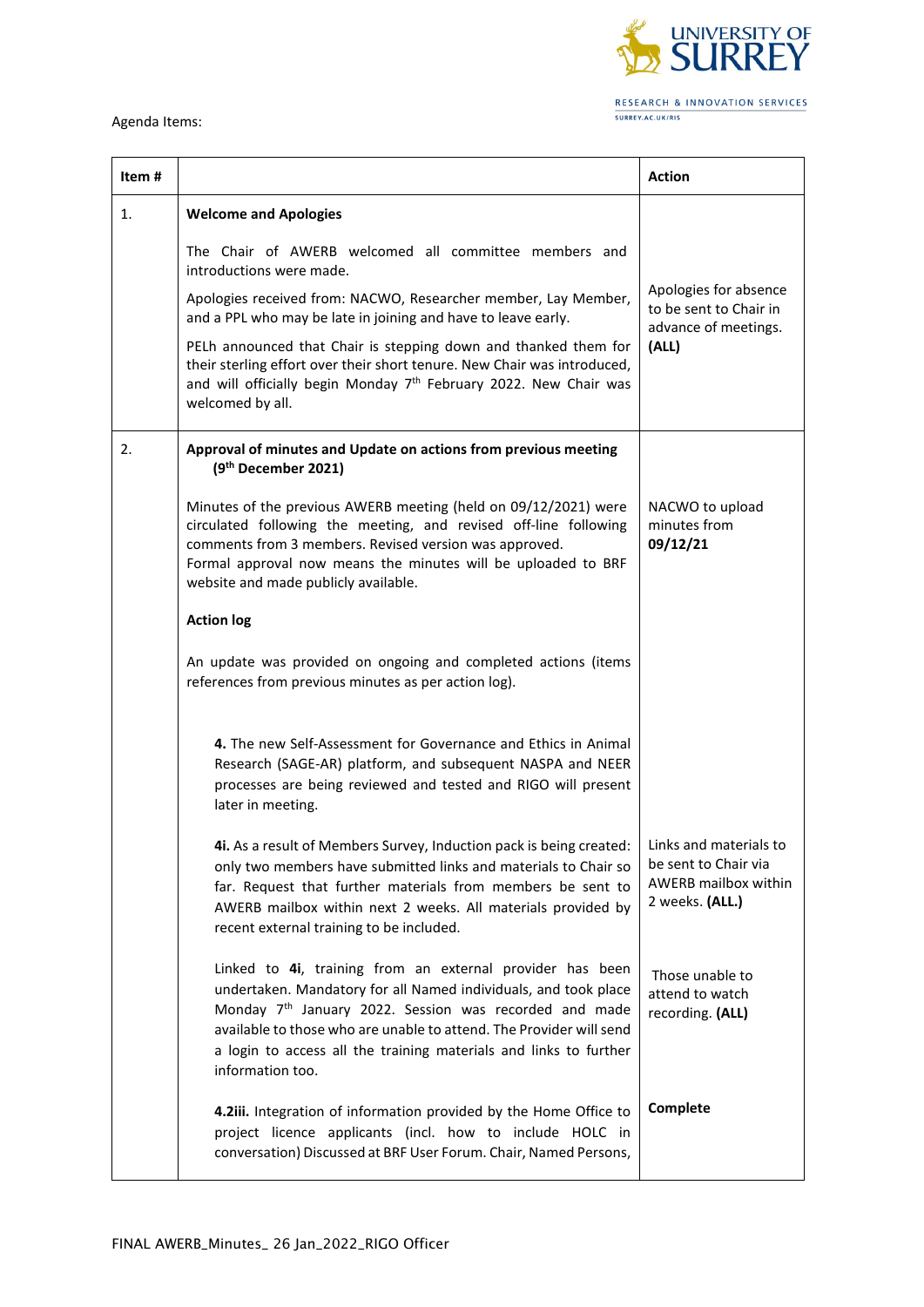

RESEARCH & INNOVATION SERVICES SURREY.AC.UK/RIS  $\overline{\phantom{0}}$ 

|    | including PPLs and HOLC, all agreed to integrate HOLC in all<br>discussions.                                                                                                                                                                                                                                                                                                |                                                                         |
|----|-----------------------------------------------------------------------------------------------------------------------------------------------------------------------------------------------------------------------------------------------------------------------------------------------------------------------------------------------------------------------------|-------------------------------------------------------------------------|
|    | 5. PPL "Sleep and brain plasticity across the lifespan"- Applicant,<br>NIO and Lay member, worked together to improve the non<br>technical summary and the project license was submitted to the<br>Home Office.                                                                                                                                                             | Complete                                                                |
|    | <b>6iv.</b> Further guidance for NEER process being developed (to feed<br>into review of processes) with feedback from previous applicants -<br>on hold as linked to revised SAGE-AR                                                                                                                                                                                        | (on hold)                                                               |
|    | 6v Raising awareness to Faculty on Ethical review at the level of<br>the Intention to Bid form. Tabled for later in the meeting.                                                                                                                                                                                                                                            |                                                                         |
|    | 9. Concordat Action Plan. Tabled for later in meeting.                                                                                                                                                                                                                                                                                                                      |                                                                         |
|    | 10. AWERB minutes to be made available to the public. Suggestion<br>that final version is emailed to all members as a Word document<br>for final check and confirmation before being uploaded to website.                                                                                                                                                                   | Complete                                                                |
|    | 11. More detailed reports from Named Persons was requested at<br>last meeting and this has now been actioned. More time has been<br>scheduled for reporting during meetings to allow greater<br>discussion.                                                                                                                                                                 | Complete                                                                |
|    | 12. Communicating about Animal Research. UAR have been invited<br>by NIO to attend; Chair/NIO to liaise on topic.                                                                                                                                                                                                                                                           | <b>Carried forward</b>                                                  |
|    | 13. Outcome of institutional NC3Rs self-assessment. Online<br>assessment could not be completed due to 'bug' at NC3Rs end, but<br>overview will be presented later in meeting. Chair has had lengthy<br>discussions about resolving this issue. In the meantime, all were<br>tasked with reading the NC3Rs developing an institutional 3Rs<br>strategy document (action 14) | On-going                                                                |
|    | 15. ASRU audit: all licence holders to review action log. BRF User<br>Forum Chair tabled this for discussion at last meeting. Follow up<br>discussions have taken place and there is a plan in place to organise<br>mock interviews for licence holders.                                                                                                                    | On going                                                                |
| 3. | Discussion: papers from Named Persons, NASPA Chair, NEER Officer                                                                                                                                                                                                                                                                                                            |                                                                         |
|    | Reports submitted ahead of meeting and shared with AWERB members<br>via Sharepoint site. All members to review reports prior to meeting.<br>NACWOs' Report Low level of animal work currently in Facility.<br>Decision was made to kill older mice with dermatitis early, as prognosis                                                                                      | <b>Read Named Persons</b><br>reports before next<br>AWERB meeting (ALL) |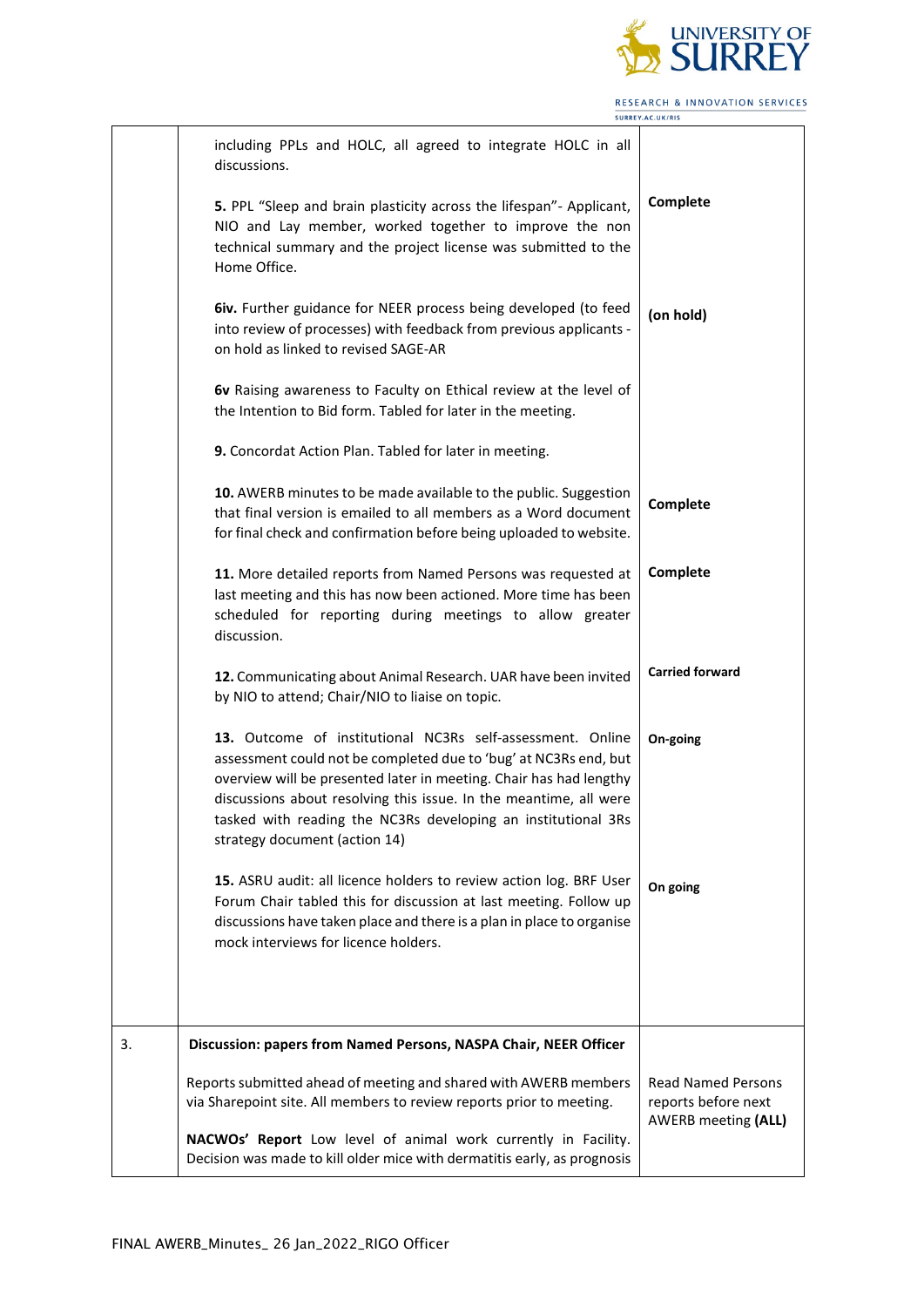

| was not favourable, and nothing would be gained from delaying that<br>decision. A question was raised about whether killing animals early may<br>in the long term mean that more animals are used. This would not be<br>the case here, and poor prognosis of this condition in this strain meant<br>that the appropriate decision was made.<br>Chair of BRF User Forum also mentioned that two other strains of mice<br>were being cross bred, and this should have been included in the<br>report.<br>Five pre-experimental meetings were held. Question about which PPLs<br>these were under.                                                                                                                                                                                                                                                                                                              |                                                                                                             |
|--------------------------------------------------------------------------------------------------------------------------------------------------------------------------------------------------------------------------------------------------------------------------------------------------------------------------------------------------------------------------------------------------------------------------------------------------------------------------------------------------------------------------------------------------------------------------------------------------------------------------------------------------------------------------------------------------------------------------------------------------------------------------------------------------------------------------------------------------------------------------------------------------------------|-------------------------------------------------------------------------------------------------------------|
| NVS's Report NVS unsure how much detail report requires as there are<br>very few animals and not much activity in BRF. Chair suggested giving<br>details of numbers and species currently in unit. Discussion about<br>ulcerative dermatitis, with further information about the condition<br>provided to AWERB members.                                                                                                                                                                                                                                                                                                                                                                                                                                                                                                                                                                                     |                                                                                                             |
| NIO Report No major concerns; a few different items were presented<br>e.g. NC3Rs 3 minute podcasts. Chair mentioned that AWERB secretary<br>had now registered AWERB mailbox with NC3Rs newsletter to enable<br>better dissemination. Question about whether this gets through to<br>Scientists rather than just the committees, and if they do get it, do they<br>read it? How would AWERB be able to assess this? Evidence should be<br>woven through PPL applications. Discussion around whether AWERB<br>should ask for 3Rs checklists from applicants so they can demonstrate<br>where they have looked for/acquire information. Chair to add to action<br>log.<br>Discussion about the barriers to the 3Rs, especially replacement. NIO's<br>will hold discussions with PPLhs. Discussion about centralised resource<br>of 3Rs information and where it should be held, e.g. AWERB Sharepoint<br>site. | UAR to be invited to<br>future AWERB meeting<br>(NIO/Chair)                                                 |
| NASPA Chair's Report Attended OneEthics webinar run by LAVA and<br>UFAW. Ethics and issues of 'grey area' between procedures under VSA<br>and those under ASPA were discussed and will be brought to NASPA.<br>Vet School is applying for European Association of Establishments for<br>Veterinary Education (EAEVE) accreditation so that graduates can   Presentation on<br>practice throughout the EU post Brexit, and this include oversight of<br>the ethics of the use of animals in teaching including where models can<br>be used in replacement. Allied to this, the first SOP for animals used in<br>teaching is being developed for dogs. May be used as a model for the<br>use of other species.<br>Chair suggested that one of the NVSs should give both NASPA and<br>AWERB a presentation on the 'grey area' between procedures under<br>VSA and those under ASPA.                             | VSA/ASPA 'grey area'<br>to be delivered at next<br><b>AWERB and NASPA</b><br>meeting (NVS or<br>Researcher) |
| NEER Chair's Report: No outstanding reviews and no new applications.<br>Concern was raised by NEER Officer about new SAGE-AR/NASPA<br>processes and how proposed animal activities to be conducted by a<br>third party may be reviewed in the future. This will be discussed further<br>in meeting during tabled presentation of revised SAGE-AR and NASPA<br>processes.                                                                                                                                                                                                                                                                                                                                                                                                                                                                                                                                     |                                                                                                             |
| ELH Report (verbal only) Selection process for new NVS has been<br>successful. A 0.8FTE has been appointed. They are a Teaching Fellow                                                                                                                                                                                                                                                                                                                                                                                                                                                                                                                                                                                                                                                                                                                                                                       |                                                                                                             |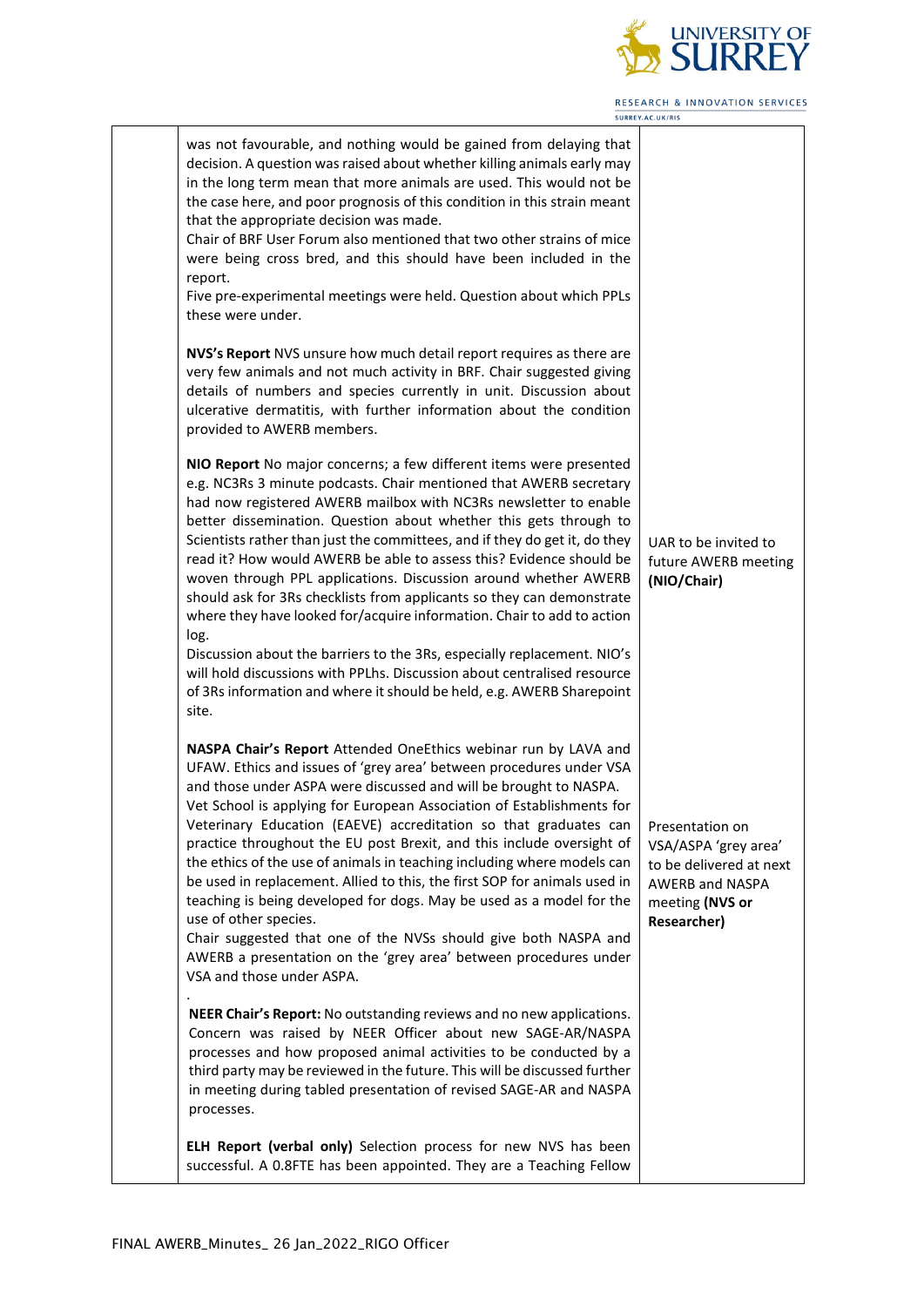

|    | who will be 0.4 teaching and 0.4 NVS, to start in April based in School<br>of Biosciences. Thanks were given to interim NVS.                                                                                                                                                                                                                                                                                                                                                                                                                                                                                                                                                                                                                                                                                                                                                                                                                                                                                                                                                                                                                                                                                                                                                                                                                                                                                                                                                                                                                                                                                                                                                                                                                                                                                                                                                     |                                                                                                                                                                                                                                                         |
|----|----------------------------------------------------------------------------------------------------------------------------------------------------------------------------------------------------------------------------------------------------------------------------------------------------------------------------------------------------------------------------------------------------------------------------------------------------------------------------------------------------------------------------------------------------------------------------------------------------------------------------------------------------------------------------------------------------------------------------------------------------------------------------------------------------------------------------------------------------------------------------------------------------------------------------------------------------------------------------------------------------------------------------------------------------------------------------------------------------------------------------------------------------------------------------------------------------------------------------------------------------------------------------------------------------------------------------------------------------------------------------------------------------------------------------------------------------------------------------------------------------------------------------------------------------------------------------------------------------------------------------------------------------------------------------------------------------------------------------------------------------------------------------------------------------------------------------------------------------------------------------------|---------------------------------------------------------------------------------------------------------------------------------------------------------------------------------------------------------------------------------------------------------|
|    | NTCO Report: Question raised about assuring competency in<br>procedures following a break (e.g. lockdown). NTCO reported if<br>researcher had not performed procedure in 3 months, then would be<br>reassessed. All are reassessed every 6 months.                                                                                                                                                                                                                                                                                                                                                                                                                                                                                                                                                                                                                                                                                                                                                                                                                                                                                                                                                                                                                                                                                                                                                                                                                                                                                                                                                                                                                                                                                                                                                                                                                               |                                                                                                                                                                                                                                                         |
| 4. | <b>Culture of Care &amp; Application of the 3Rs</b>                                                                                                                                                                                                                                                                                                                                                                                                                                                                                                                                                                                                                                                                                                                                                                                                                                                                                                                                                                                                                                                                                                                                                                                                                                                                                                                                                                                                                                                                                                                                                                                                                                                                                                                                                                                                                              |                                                                                                                                                                                                                                                         |
|    | Development and implementation of our institutional 3Rs<br>strategy<br>Chair presented NC3Rs self-assessment tool - two interactive tools<br>launched in July 2021 enable self-assessment at an Institutional<br>level and at the level of the Research Group.<br>The Deputy Chair, NVS, PPLh and PILh have been completing them<br>to collate, track and benchmark our 3Rs activities based on 6<br>categories: Leadership, People, Research and Infrastructure,<br>Experimental Design and Reporting, Training, Publications and<br>wider dissemination, and plots performance on a 6-way chart to<br>give an idea of where we're doing well and what needs<br>improvement. There is a bug in the system and hopefully this will<br>be resolved soon by NC3Rs. Will share outcome with new Chair and<br>ELH, then circulate it to all members for further discussion to drive<br>an action plan. This requires buy in from everyone, from Executive<br>Board, Senior Management to AWERB and licence holders.<br>Everyone has a collective responsibility to drive this strategy and<br>input into what this research organisation's long term and overall<br>vision with respect to 3Rs will be.<br>Discussion followed about who to include in forming this strategy<br>e.g. across Faculties, and Doctoral College, Research innovation,<br>Heads of School, a timeframe and the need to go through RIGC and<br>Senate. Suggestion that it be a standing item on the agenda to<br>make it happen.<br>A query was raised about using the NC3RS tool at Research Group<br>Level to also feed into the development of the 3Rs strategy. BRF<br>User Forum Chair to encourage PPLs to use the tool.<br>Discussion on the difficulty of carrying out a harm-benefit<br>assessment (HBA) of research when benefits may be far in the<br>future and the importance of local values | Outcome to be<br>presented at next<br>AWERB meeting.<br>(Chair)<br>Self-assessment<br>questions to be<br>circulated before next<br>AWERB meeting.<br>(Chair)<br>Read NC3R's<br>Developing and<br>implementing an<br>institutional 3Rs<br>strategy (ALL) |
|    | During most recent PPL application review, the difficulty of doing<br>HBA on fundamental research was raised. It was noted that much<br>of the research at Surrey is fundamental in nature and any human<br>clinical or societal benefit may be far in the future. It was<br>emphasised that this needs to be taken into account when<br>considering how much animals are going to suffer as a result of the<br>proposed PPL.                                                                                                                                                                                                                                                                                                                                                                                                                                                                                                                                                                                                                                                                                                                                                                                                                                                                                                                                                                                                                                                                                                                                                                                                                                                                                                                                                                                                                                                    |                                                                                                                                                                                                                                                         |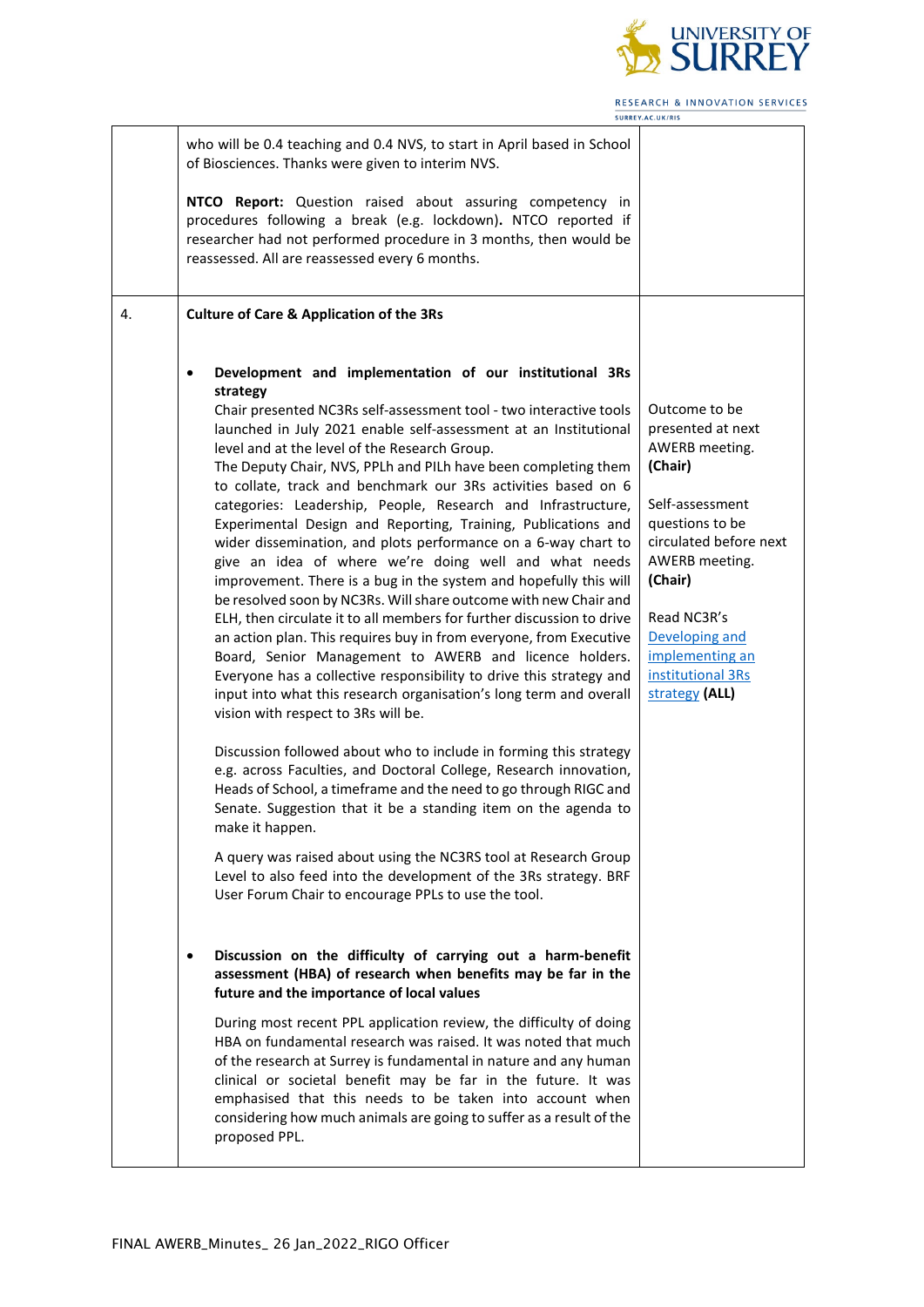

|   |                                                                                                                                                                                                                                                                                                                                                                                                                                                                                                                                                                                                                                                                                                                                                                                                                                                                                                                                                                                                                                                                                                                                                                                                                                                                                                                                                                                                                                                                                                                                                 | <b>RESEARCH &amp; INNOVATION SERVICES</b><br>SURREY.AC.UK/RIS                                                                                      |
|---|-------------------------------------------------------------------------------------------------------------------------------------------------------------------------------------------------------------------------------------------------------------------------------------------------------------------------------------------------------------------------------------------------------------------------------------------------------------------------------------------------------------------------------------------------------------------------------------------------------------------------------------------------------------------------------------------------------------------------------------------------------------------------------------------------------------------------------------------------------------------------------------------------------------------------------------------------------------------------------------------------------------------------------------------------------------------------------------------------------------------------------------------------------------------------------------------------------------------------------------------------------------------------------------------------------------------------------------------------------------------------------------------------------------------------------------------------------------------------------------------------------------------------------------------------|----------------------------------------------------------------------------------------------------------------------------------------------------|
|   | Question followed about how the AWERB maintains its<br>'calibration' when assessing proposed work. One way is to clearly<br>define the local values or principles. AWERB is formed of people<br>from different backgrounds with different opinions. The University<br>does not currently have an ethical statement of what it supports<br>or invests in, and what it doesn't, and where lines (if any) would be<br>drawn.<br>Suggestions were made to collate case studies and review them<br>separately and then compare notes; to collate experience from<br>members who have sat/sit on other AWERBs and share best<br>practice; compare ethical statements from other establishments.<br>University has a new Reputation and Partnerships Committee, a<br>subcommittee of the Executive Board, which may take control of<br>these discussions.<br>Point was made that speciesism statements may not be helpful, e.g.<br>a vet school may need to do research for companion animal<br>species, or if Surrey states that it will not support work with<br>nonhuman primates but has academics collaborating with those<br>who do. Rather than drawing red lines on what species would or<br>would not be used maybe set levels of harm or suffering for a<br>particular type of benefit.<br>Suggestion was to steer away from claims such as "highest<br>standards of animal welfare" or "highest ethical standards" if these<br>can not be defined, and to establish a set of principles to use a<br>framework for making ethical decisions. | Ongoing. Requires task<br>allocation. Standing<br>item?                                                                                            |
| 5 | <b>Comfort Break</b>                                                                                                                                                                                                                                                                                                                                                                                                                                                                                                                                                                                                                                                                                                                                                                                                                                                                                                                                                                                                                                                                                                                                                                                                                                                                                                                                                                                                                                                                                                                            |                                                                                                                                                    |
| 6 | Ethical review of projects falling outside ASPA at the University<br>RIGO Officer gave 10-min Presentation on the revised Self-<br>Assessment for Governance and Ethics in Animal Research (SAGE-<br>AR) to be completed by researchers who want to do animal-related<br>research.<br>Current process does not capture all proposed research activity<br>involving animals (e.g. that involving invertebrates; post-mortem<br>tissue etc). AWERB member's survey suggested majority keen for<br>AWERB/local review of all animal-related activities, so SAGE-AR<br>revised to capture this. Template documents also in draft to enable<br>full ethical review by either NASPA or AWERB.<br>Request for volunteers to form small working group to test new<br>process and review new document templates. Deputy Chair, NEER<br>Officer, NASPA Chair and two Researcher all volunteered to review<br>and test new processes.<br>Concerns were raised about burden of process on those who wish<br>to use samples from fallen stock or tissue obtained from a butcher,<br>and what the university would classify as an 'animal' e.g.<br>nematodes - would they warrant the same level of review as a<br>vertebrate?                                                                                                                                                                                                                                                                                                                                | New process and<br>documents to be<br>shared with working<br>group for testing,<br>review and feedback<br>(RIGO Officer and<br><b>NASPA Chair)</b> |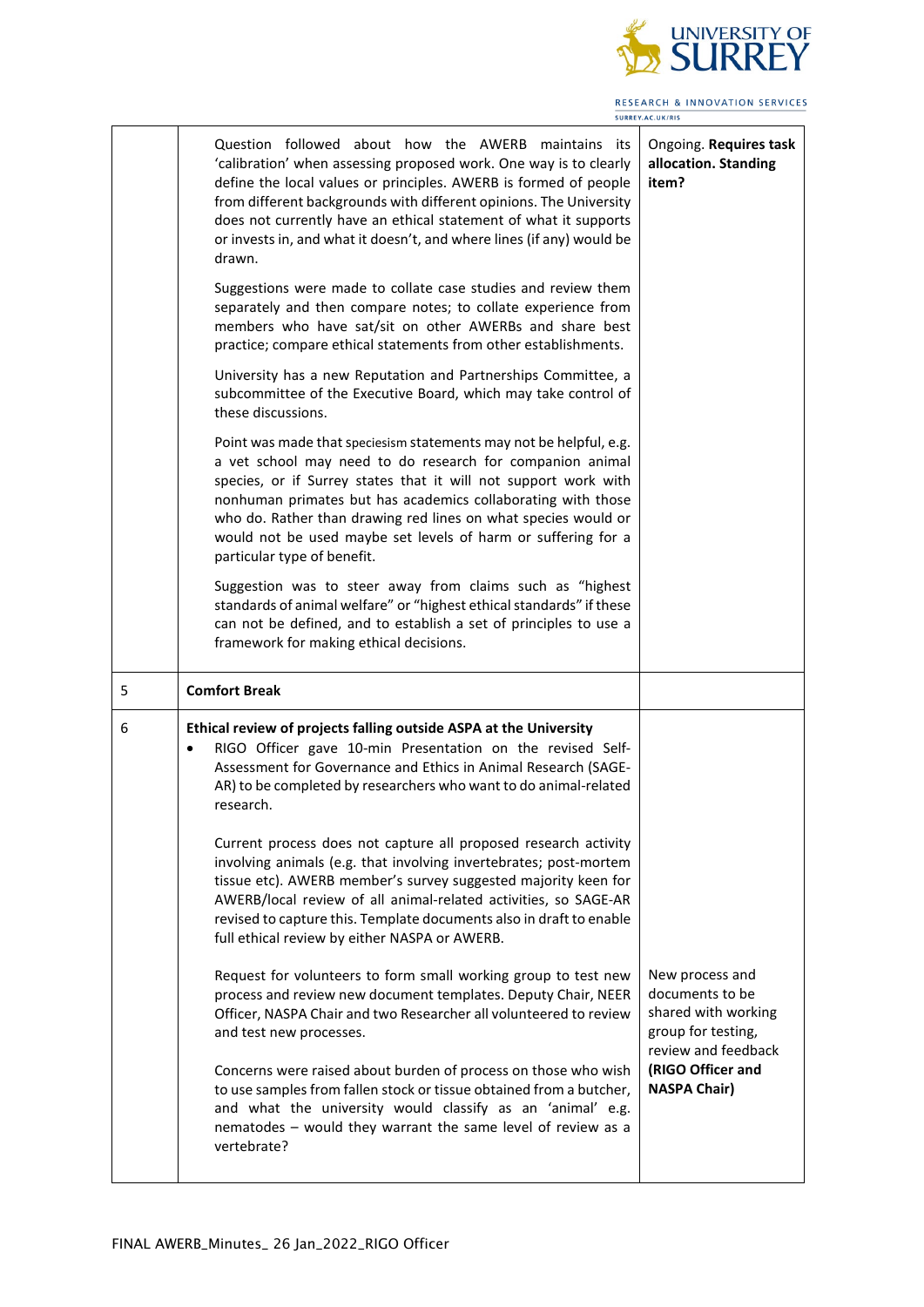

|   | Question about ethical review of projects using animals/tissues<br>data elsewhere, and whether these would be reviewed by AWERB<br>if procedures would fall under ASPA/VSA if performed in UK, and<br>whether NASPA would review proposals of activities falling<br>OUTSIDE of ASPA/VSA if performed in UK. Exact mechanism of<br>which committee reviews what still to be determined following<br>testing and revision of new processes.<br>Ethical Review of Projects using animals/tissues data elsewhere is<br>currently captured at Intention to Bid stage.<br>It was noted that grant funders may require ethical review of<br>applications prior to submission, prior to release of funding or prior<br>to work commencing. Discussion followed about how best to alert<br>researchers and at what point during the grant application process. | For discussion during<br>SAGE-AR/NASPA<br>review<br>(working group as<br>above)               |
|---|-------------------------------------------------------------------------------------------------------------------------------------------------------------------------------------------------------------------------------------------------------------------------------------------------------------------------------------------------------------------------------------------------------------------------------------------------------------------------------------------------------------------------------------------------------------------------------------------------------------------------------------------------------------------------------------------------------------------------------------------------------------------------------------------------------------------------------------------------------|-----------------------------------------------------------------------------------------------|
| 7 | Management & Operational processes relating to welfare<br><b>ASRU audit</b><br>ASRU have produced extensive table of types of documentary<br>evidence they are expecting us to provide, with multiple levels of<br>responsibilities.                                                                                                                                                                                                                                                                                                                                                                                                                                                                                                                                                                                                                  | Review action log (by<br>next meeting)<br>(All Licence Holders)                               |
|   | Chair, NACWO and RIGO Officer have produced an Action Plan,<br>identifying persons responsible for each task, and a timeline. Chair<br>has converted this into 3 documents, for ELH, PPLs and PILs.<br>AWERB secretary has been tasked to develop them into a live Excel<br>document(s) that can be updated by those allocated actions.<br>Documents are held on AWERB Sharepoint site and should be<br>accessible to all relevant staff and lay members.<br>PELh has already contacted PPLhs and PILhs to request review of<br>document detailing their responsibilities, and several meetings                                                                                                                                                                                                                                                       | Action Plan(s) to be<br>shared with all via<br>Sharepoint (Chair &<br><b>AWERB Secretary)</b> |
|   | have taken place at all levels to discuss responsibilities and allocate<br>tasks.<br>BRF User Forum Chair requested that the PPLs and PILs could   All Action Plans to be<br>access the main document of evidence that ASRU requires so that<br>they have context of the auditing process and their own<br>responsibilities Chair will forward them to BRF User Forum<br>Mock interviews will be held for PPLs and PILs                                                                                                                                                                                                                                                                                                                                                                                                                               | shared with all licence<br>holders<br>(BRF User Forum<br>Chair)                               |
|   | Purchase of a database for the BRF<br>٠<br>Database procurement in progress. Three key candidate software<br>providers, but 5 are providing demos and quotes. Looking for an<br>off-the-shelf cloud-based solution that can be implemented<br>quickly. Also considering transition process and training for all<br>users.                                                                                                                                                                                                                                                                                                                                                                                                                                                                                                                             | Update with progress<br>at next meeting<br>(NACWO)                                            |
| 8 | Concordat on Openness in Animal research in the UK<br>Discussion and Action Plan. Based on document shared by Chair.<br>In the past the report has been completed by Chair and BRF<br>Manager. Chair to circulate by email.                                                                                                                                                                                                                                                                                                                                                                                                                                                                                                                                                                                                                           | Concordat AP<br>document to be<br>circulated by email<br>(Chair)                              |